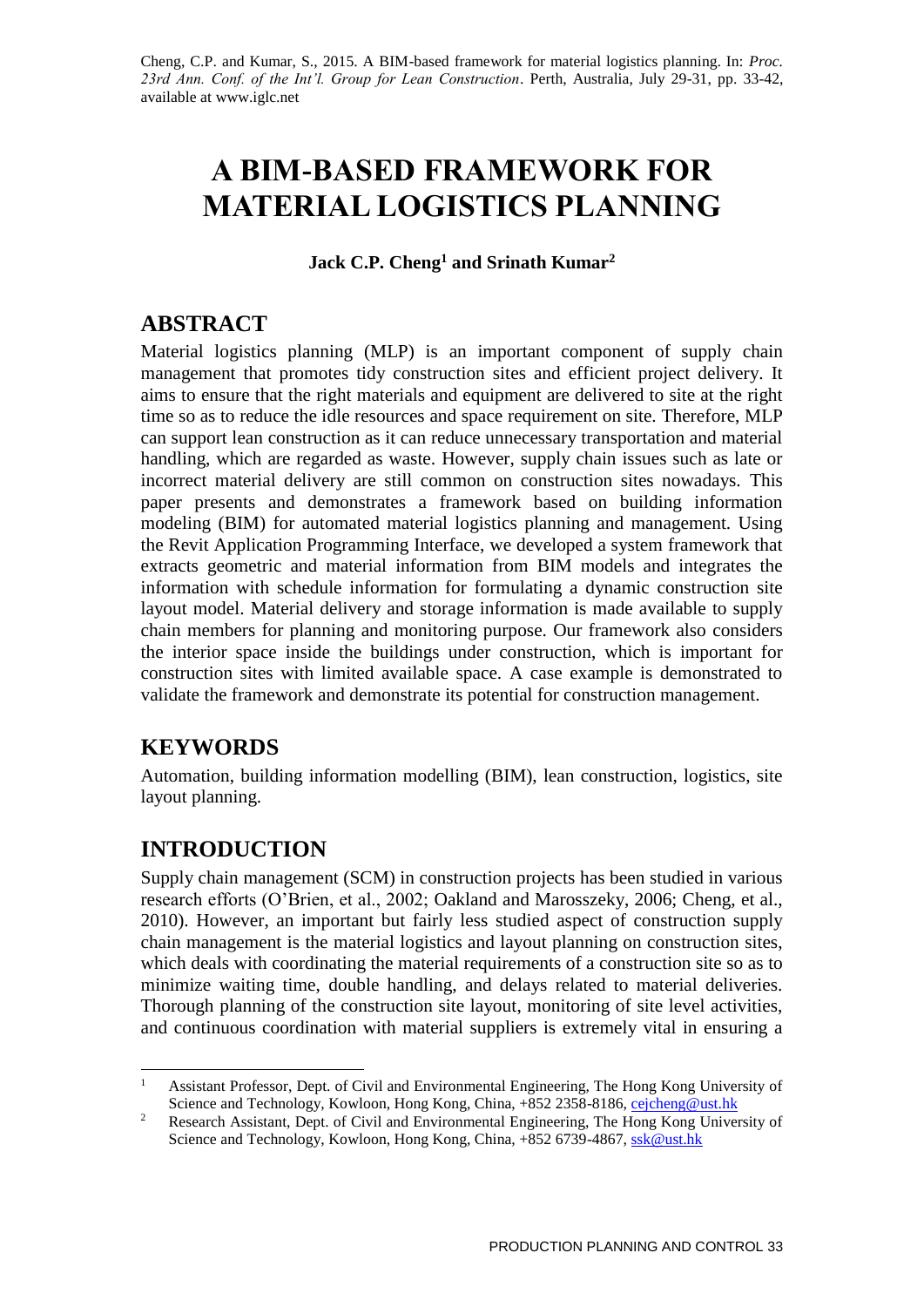well-coordinated material logistics plan (Pryke, 2009). Most studies on site layout planning use the planned construction schedule as a basis to determine  $- (1)$  the temporary facilities required for storage, (2) the time interval for which they are needed on the site, and (3) optimized locations for setting up facilities so as to minimize on-site transportation distances (Zouein, et al. 1999; Ma, Shen and Zhang, 2005). However, in most projects due to variations in construction times and supply chain uncertainties, the schedule undergoes modifications once construction progresses. As a result the site layout plan initially formulated around the construction schedule becomes unfeasible to implement. The site layout plan then serves only as a rough guide, with most of the governing decisions being made by the site superintendent. As a result, the planning effort is wasted and eventually leads to unplanned site layouts. In urban construction projects, due to the confined nature of the construction site, the site layout and material logistics plan have to be carefully coordinated in order to ensure a smooth workflow (Said and El-Rayes, 2013). Incorrect deliveries and stockpiling of materials on site lead to overcrowding of the workspace and can be seen as hazardous as well as contributing to operational inefficiencies. Large travel distances between material storage and installation areas, double handling of materials and overcrowding of the site due to improperly coordinated deliveries are common examples of operational wastes generated in urban construction projects due to a lack of planning (Said and El-Rayes, 2014). In order to facilitate lean construction, it is important to eliminate the occurrence of these inefficient practices. However, constrained site conditions, tight schedules and various material requirements of contractors make coordination of material deliveries an arduous task. The complexity of this problem is compounded with the addition of delays in deliveries and construction activities. In this paper we aim to develop a construction site material logistics system to aid in coordinating material deliveries on confined construction sites, thereby decreasing waste and supporting lean construction. Our framework addresses a key missing component of current material logistics systems, by addressing site layout planning not just on a strategic and tactical level, but also on an operational level. As a result the site layout can be properly coordinated with material logistics in order to facilitate lean construction.

Our framework consists of four modules - (1) construction progress monitoring module, (2) construction site space estimating module, (3) material delivery coordination module, and (4) material storage optimization module. By leveraging information from BIM models and construction schedules, we are able to automate several of the calculations required for our analysis. Material information is extracted from the BIM model and linked to the construction schedule to create a resourceloaded schedule. The resource-loaded schedule is used to estimate the consumption of materials, and forms the basis for planning the logistics of material delivery and storage. Another important feature of this framework is that it also considers interior storage spaces within the building under construction. In many urban construction projects, due to limitations in site space, materials and equipment may be temporarily stored on each completed floor of the building. In such cases it is extremely important to evaluate the storage requirements and availability ahead of time in order to avoid wastes associated with material double handling and conflicts with construction activities. The following four sections describe the framework in detail and also present a case example for validation.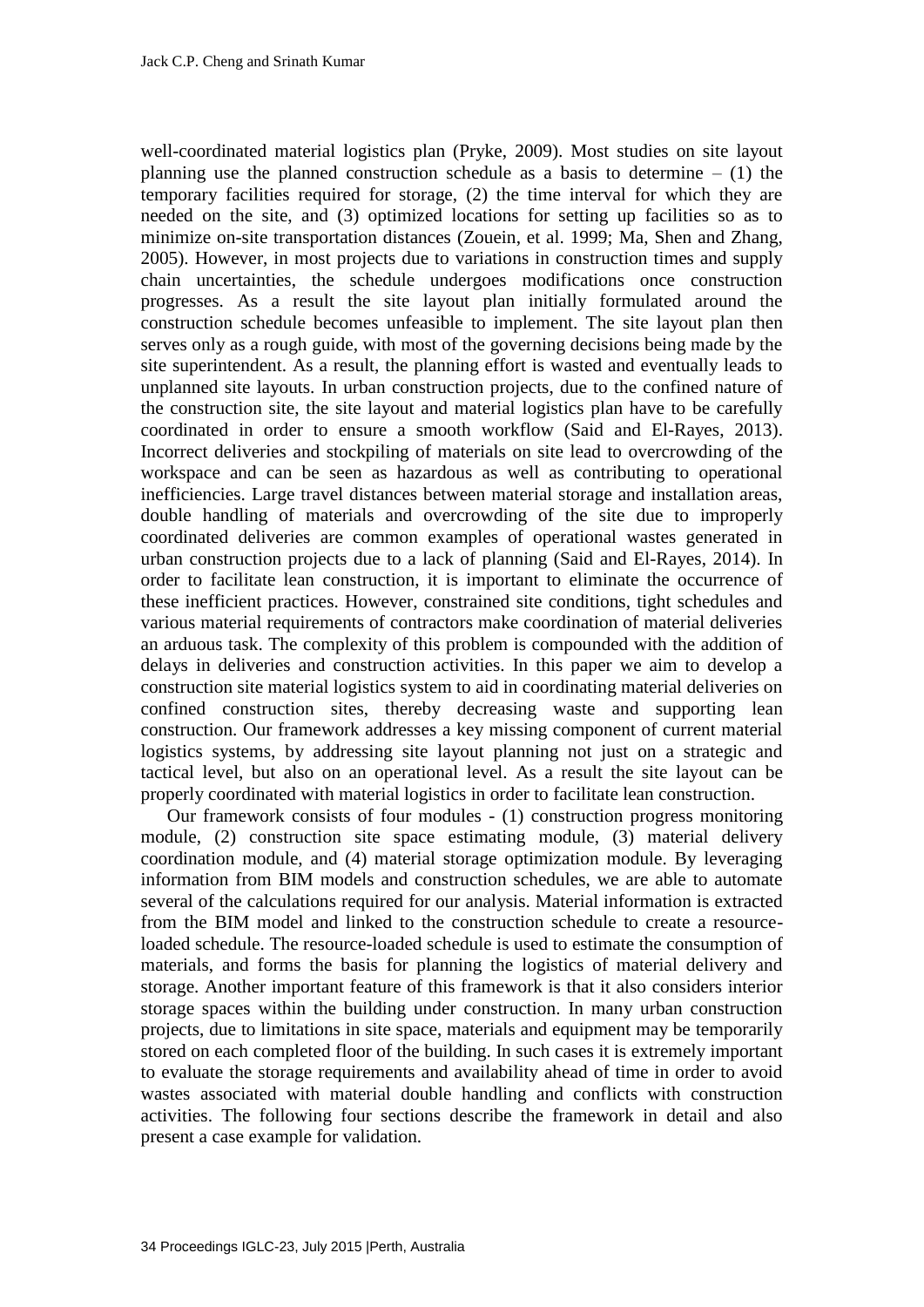# **THE BIM BASED MLP FRAMEWORK**

The BIM-based MLP framework consists of four modules - (1) construction progress monitoring module, (2) construction site space estimating module, (3) material delivery coordination module, and (4) material storage optimization module.

#### **CONSTRUCTION PROGRESS-MONITORING MODULE**

A construction schedule defines the start and end dates of each activity comprising the construction project, thereby serving as a blueprint for the project. A resourceloaded schedule, in addition to activity starts and end dates, also contains information about the quantity of materials needed by each activity. It is important because it can tell us the quantity of materials that are required during different stages of construction, thereby serving as a basis for planning the material logistics of a construction site. Construction projects however, seldom stay on schedule, with many activities taking longer to complete than estimated. As a result, material logistics cannot solely be based on the planned construction schedule. The progress of each activity and its projected completion date must be evaluated before planning the material logistics. Delays in construction activities will otherwise result in excess materials being stored on site and may lead to site crowding or congestion (see Figure 1).



*Figure 1: Delays in construction activities leading to excess materials being stored on site*

As can be seen in Figure 1, delays in construction would result in a decreased rate of material consumption. Thus, in a given time interval, fewer materials would be consumed than was planned, leading to larger level of inventory. Construction sites with limited space may not be able to accommodate larger material inventories and as a result extra materials would have to be accommodated in temporary storage areas. In our study, the construction progress-monitoring module is used to estimate the progress of activities and estimate their completion dates. This can be done by breaking down each activity to terminal activities carried out on the construction site. Take for example the activity "1st Floor Column No. 01", the activity associated with constructing a reinforced concrete column on the first floor. As shown in Figure 2, the activity can be subdivided into erecting formwork, arranging reinforcement, pouring concrete, curing and stripping off formwork.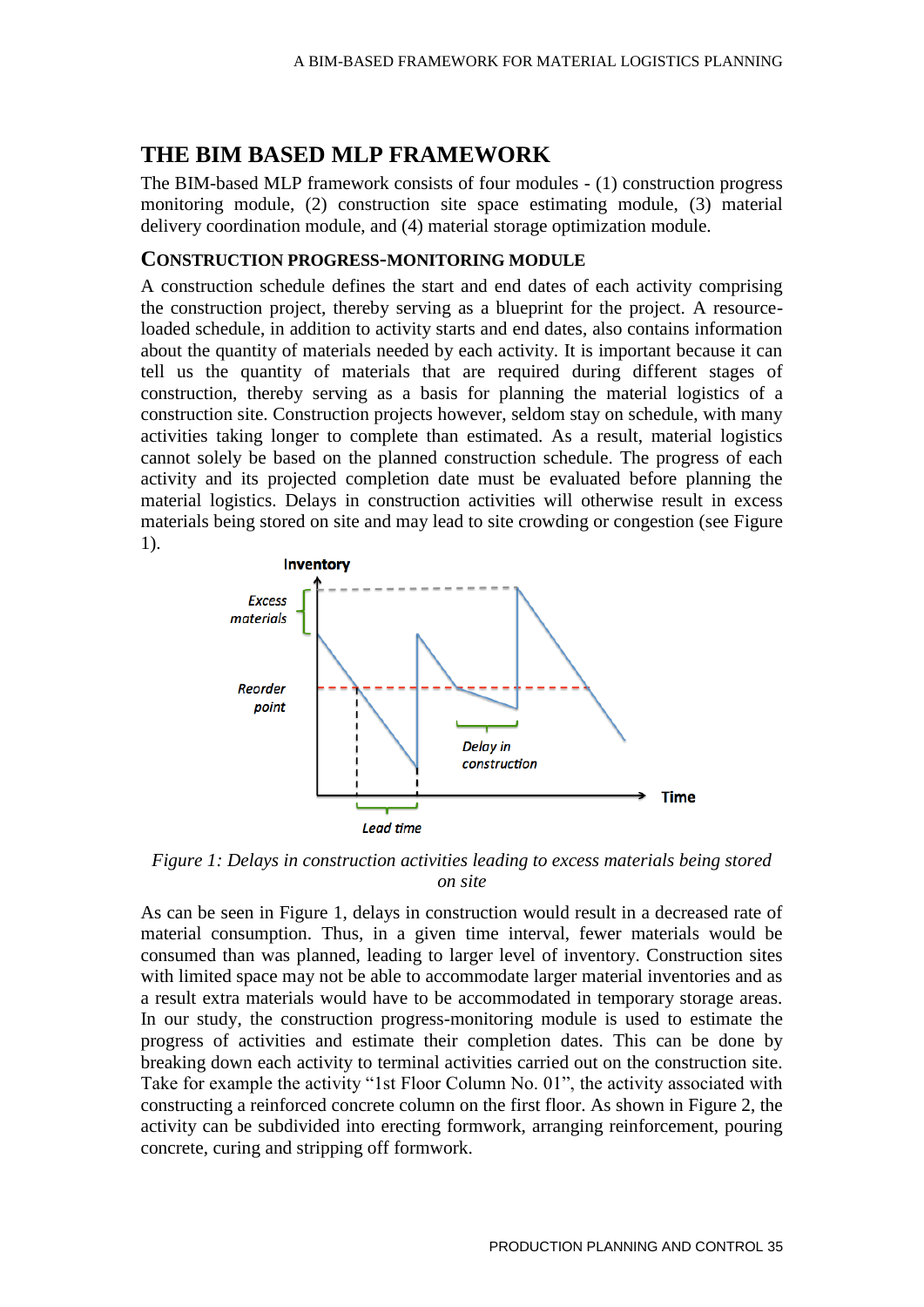

*Figure 2: Splitting up of an activity into terminal activities*

Our system requires users to input the status of each such terminal activity, on a daily basis. Based on the input our system calculates the delay in each terminal activity using the following equation.

$$
t_{d,i} = t_{f,i} - t_{s,i} - d_i
$$
 (1)

 $(1)$ 

where  $t_{d,i}$  refers to the delay,  $t_{f,i}$  is the finish date,  $t_{s,i}$  refers to the start date and  $d_i$  refers to the planned duration of the terminal activity *i*. A positive value of  $t_{d,i}$ refers to a delay whereas a negative value indicates that the terminal activity is ahead of time. The delay in an activity is equal to the sum of the delays in the terminal activities that it comprises of, and can be calculated using the following equation.

$$
T_{d,n} = \sum_{i=1}^{m} t_{d,i}
$$
 (2)

where  $T_{d,n}$  refers to the delay in activity n, which comprises of m terminal activities. If there is a delay of 1 day in arranging the reinforcement, we can thus predict that the activity will be delayed by 1 day. This however assumes that more labour is not allotted to the activity to ensure faster completion. The construction progress-reporting module continuously updates the progress and subsequently predicts the completion date of each activity on the construction schedule. The splitting up of activities also facilitates the creation of a resource-loaded schedule. Material information is extracted from the BIM model and linked to the corresponding activity. For example, the terminal activity "arrange reinforcement" is linked with the quantity of reinforcement from BIM model. In our study we use the Revit Application Programming Interface (API) to automatically extract these material quantities and link them with the schedule, which is stored in the csv format. However, automatically linking tasks on the schedule to their corresponding elements in the BIM model is not an easy task. For this reason, we used a naming convention for BIM elements and scheduled activities. This was defined as an additional attribute for each member in the BIM model, which could be read by our program to automate the creation of a resource loaded schedule. In this manner, the schedule indicates not just the activities start and end dates, but also the material consumption pattern. The construction progress report along with the resource-loaded schedule forms the basis of planning the material logistics. However, this framework has certain limitations. Firstly, the granularity or level of development of the BIM model, should match the level of detail in the construction schedule. Secondly, the reporting of construction progress, and amount of materials used, would have to be performed frequently and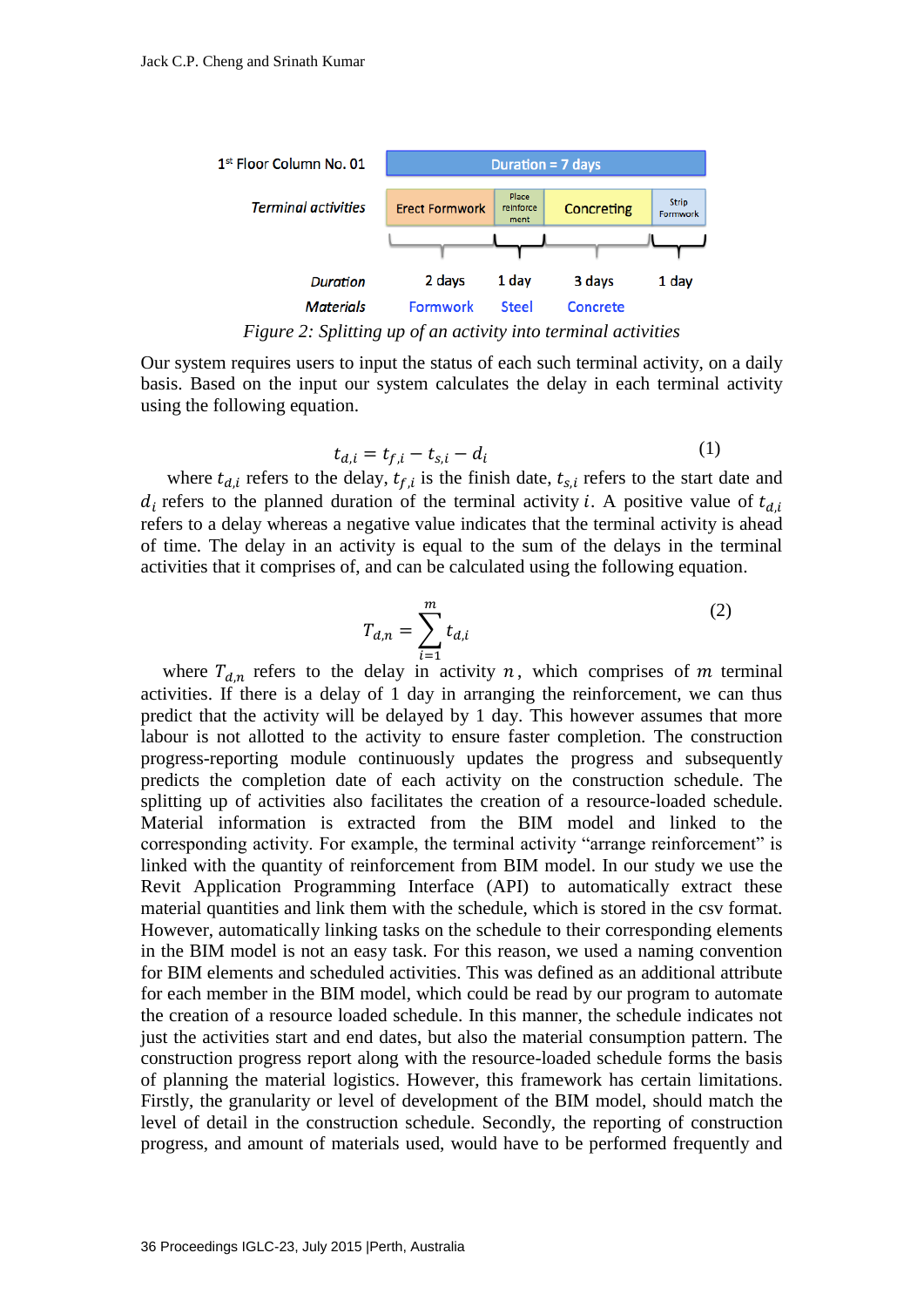with a high level of accuracy. Although this may be tedious, having accurate daily reports of construction progress and materials used, allows the sub-contractor to better assess their performance, facilitating a lean process. It will help sub-contractors better plan the amount of materials or labour needed, and may contribute to reducing wastes on the construction site.

#### **CONSTRUCTION SITE SPACE-MONITORING MODULE**

Storage spaces on a construction site can be categorised as  $- (1)$  exterior storage locations that refer to the areas surrounding the building under construction, and (2) interior storage locations within the building under construction. The primary role of a storage space is to house temporary storage facilities for materials and equipment. The material and equipment needs of a site changes as construction progresses and as a result so does the site layout. Temporary facilities, when not needed anymore, are dismantled so that the space can be used by other facilities. A temporary storage facility is a confined region on site, which is used to store a particular type of material or equipment. The amount of space allocated to each facility is defined at the site layout planning stage and depends on the quantity of material that will be stored in it. Each storage space has a maximum capacity above which it cannot accommodate more materials.

Delays in construction might lead to more materials being delivered to the site, than can be accommodated. This can be illustrated by the following example. Consider the activity of installing lighting fixtures on each floor. Each floor contains one hundred lighting fixtures, with twenty fixtures being installed on everyday. As a result each floor can be estimated to take one week to complete. The lighting fixtures are delivered to the site in batches of 240 fixtures, every 2 weeks to ensure a continuous supply of materials. The storage area is provided such that it can accommodate a maximum of 300 fixtures at a particular time. Now assume that 1 week into the activity, installation of light fixtures has to stop for one week because certain electrical lines have to be rewired. In this situation, it is likely that the second batch of light fixtures will arrive on site before the first batch is utilized. As a result the total number of fixtures on site will be 440, and hence cannot be accommodated by the storage facility. In this situation, space must be allocated to temporarily accommodate the excess materials. The materials should not interfere with any ongoing activities, nor create a hindrance for storing other materials. It is also favourable to store them somewhere close to the original storage location, in order to minimize the transportation distance. We use the following 3-step methodology to monitor the available storage spaces on the construction site.

Step 1: Assessment of the storage capacity of the existing facility. The quantity of materials being used up can be obtained in the construction progress-reporting module. The quantity is then subtracted from the quantity of materials delivered to the site to obtain the quantity of material currently stored in the facility. This quantity is then subtracted from the maximum capacity of the storage facility to determine the feasibility of storage. If the materials cannot be accommodated in the temporary facility, they have to be assigned to other storage locations on the site. The following two steps deal with this.

Step 2: Assessment of the available exterior site spaces. Using the site layout plan we check the site for availability of storage spaces. In order to store the material delivery a storage space should meet the following two criteria  $- (1)$  it should be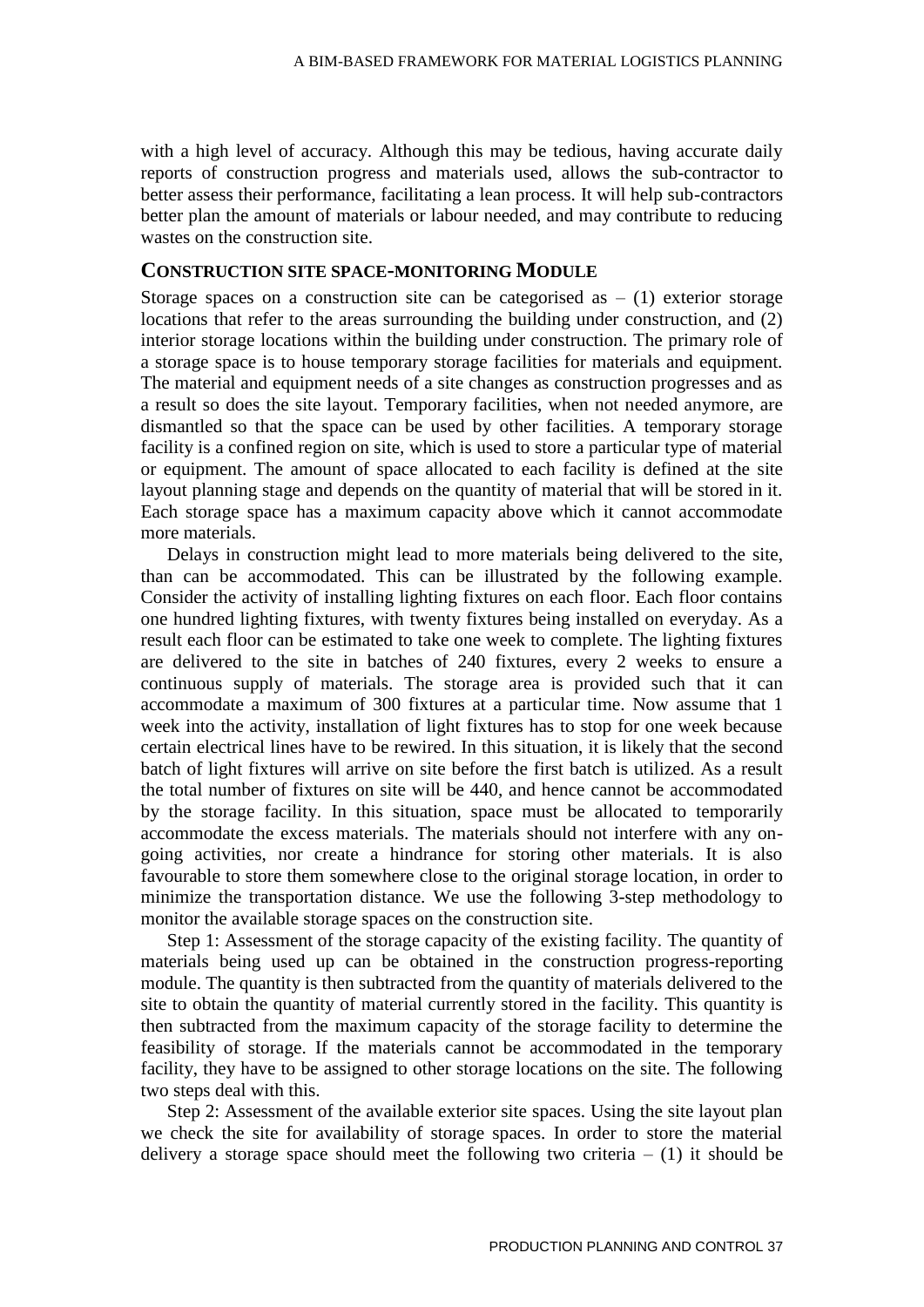vacant during the time period for which the materials will be stored in it, and (2) it should contain sufficient space to accommodate the delivery. Every region on site, which satisfies this, is considered as a possible storage location.

Step 3: Assessment of interior storage spaces. In order to utilize the interior building spaces for material storage, it is important to identify the beginning date when any given floor becomes suitable for storing materials. In most building construction projects, this is given by the date of slab completion. Thus, we assign the start date of interior storage on a given floor as the date of slab completion.

The construction site space-monitoring module can hence tell us about the feasibility of material storage during different time intervals in the construction.

### **MATERIAL DELIVERY COORDINATION**

Coordinating material deliveries is another important aspect of construction projects. As illustrated in figure 1, delays in construction activities might indirectly result in overcrowding of the site space. In our study we use two methods of mitigating excess inventory from accumulating on the site- (1) automated construction progress based pull ordering, and (2) supplier coordination module.

### **AUTOMATED CONSTRUCTION PROGRESS-BASED PULL ORDERING**

The resource-loaded schedule tells us the quantity of materials that are consumed each day by construction activities. The rate of consumption, which forms the basis of inventory management, is then computed for each activity. When the quantity of materials in the inventory falls below a certain threshold, the system automatically registers a material order with the supplier. The date on which the automatic order is made depends on the lead-time and rate of consumption of that material. The order quantity depends on several factors such as the amount of storage space on site, the cost of ordering and the contractor's appetite for risk. The benefit of this system is that materials are automatically ordered when they get depleted. This is done by defining the reorder point, or the level of inventory that triggers a material order. The order quantity and re-order point are taken as inputs by the contractor. Each batch of materials that have been ordered is then given a unique reference number, for easy identification. Thus, the system will automatically create an order for a batch of materials, based on the progress of construction.

Delays in construction however, cause problems in storing materials on site, especially for longer lead-time materials. As explained in the previous section, delays in construction activities lead to excess materials being stored on site. If a material, which was ordered before the delay got reported, arrives on the site, it is likely that the site may not be able to accommodate it. This is because the site space allocated to this material is still occupied by the material for which there is a construction delay. This problem can be addressed in two ways  $- (1)$  postponing the delivery of affected materials, and (2) assigning a temporary storage area on or off-site. Postponing the delivery of subsequent materials requires coordination with suppliers, which is facilitated through the supplier coordination module.

### **SUPPLIER COORDINATION MODULE**

Upon receiving a material order, the supplier coordination module is invoked. The main function of this module is to act as a bridge between construction activities on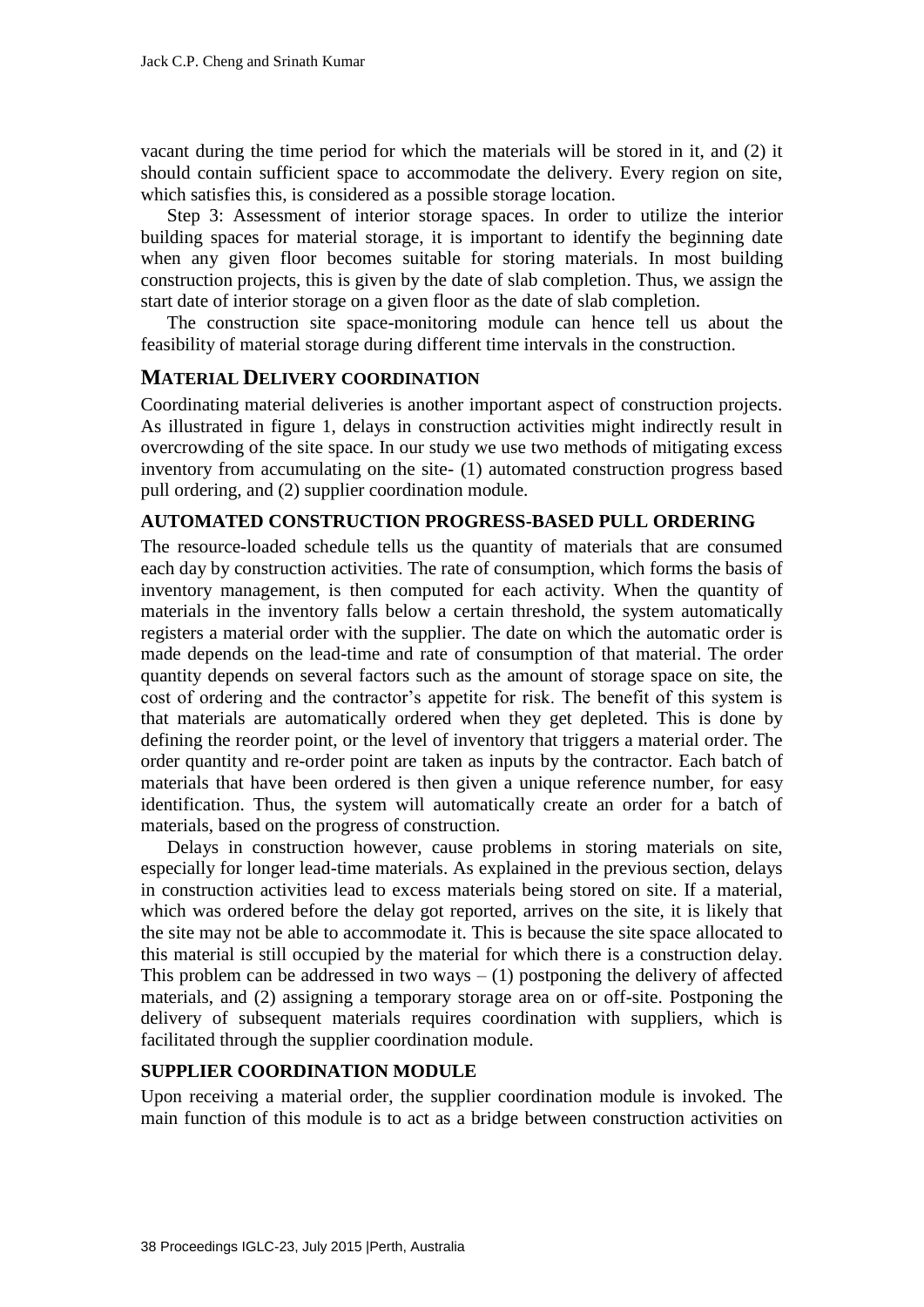site and production activities at the supplier. A material order goes through various stages before it gets delivered to the site (see Figure 3**)**.



*Figure 3: Stages a material order goes through before being delivered to the site*

This information is necessary in determining which orders can and cannot be postponed. Postponing orders is vital for construction sites with limited site space, because it prevents crowding on site due to un-coordinated material deliveries. It is quite common for contractors to delay the deliveries of certain materials due to a hold up in construction activities on site. However, once a batch of materials has been dispatched from the supplier's factory or warehouse, it becomes expensive to postpone the order. In such situations, the contractor either arranges for an off-site temporary storage or buffer area, or allows the materials to be delivered to the site. The limitation of our system is that it currently does not consider the presence of such buffer zones. Our system requires the supplier to provide information about material orders on a regular basis in order to determine which orders can be postponed. A user interface will be provided to the supplier for updating the status of a material order. The supplier has to update the date when a material order is  $- (1)$  ready to dispatch, and (2) dispatched. Orders that cannot be delayed have to be assigned temporary storage locations either on or off the construction site. The material storage optimization module performs this assignment.

#### **MATERIAL STORAGE OPTIMIZATION**

Site layout planning should be carried out on two different levels  $-$  (1) tactical planning, which decides the storage location of each material, and (2) operational planning which ensures that the site layout plan is followed on a daily basis. In tactical planning the planned construction schedule is used to determine the material storage requirements and subsequently their storage locations. However, it is very rare for the construction to progress exactly according to schedule and as a result it may not be possible to follow the site layout. It is common practice for the site superintendent to make daily operational decisions regarding material storage that do not adhere to the original layout plan. This becomes problematic on confined construction sites, where site space comes at a premium and must be carefully allocated. In such projects, construction delays often render the site layout plan obsolete and the planning effort goes to waste. In this study we tackle site layout planning on an operational level and optimize material storage decisions in the context of schedule variations. Our system allocates materials in such a way that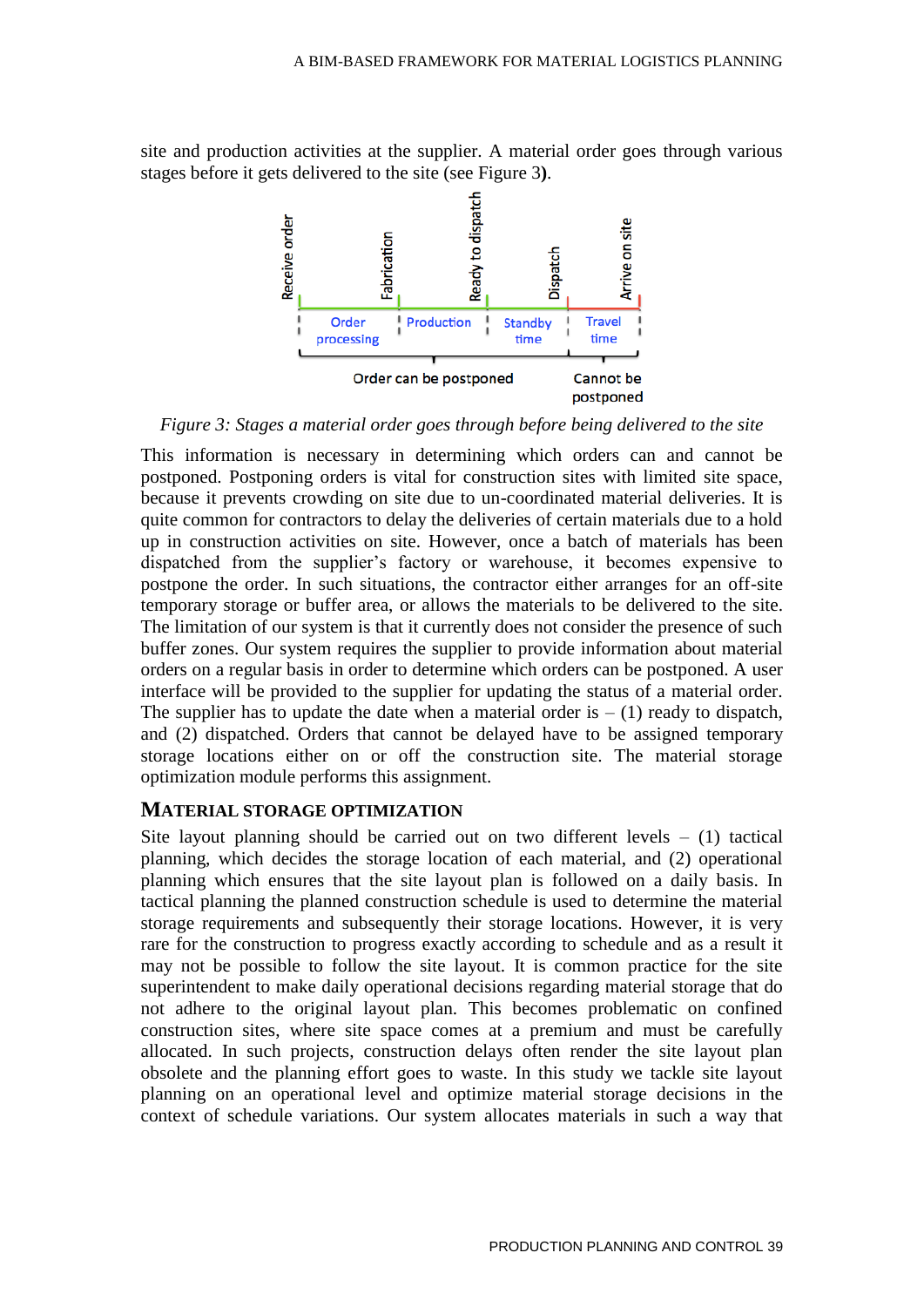construction delays have a negligible impact on the site layout plan. This is performed through the following 3 steps:

Step 1: Calculate the amount of space required to accommodate the order. Check if materials arriving on site can be stored in their original storage locations. Yes, then assign them to be stored in original locations. If no, then go to step 2.

Step 2: From the construction site space-monitoring module, determine the possible locations on site where the order can be accommodated.

Step 3: Calculate transportation distance. Finally, the transportation distance is calculated between the new storage locations and the original storage location. This is necessary because the materials would have to eventually be shifted back to their original storage facility. The storage location with minimum transportation distance is assigned to the materials, in order to minimise the transportation effort.

### **DEMONSTRATIVE EXAMPLE**

We tested the BIM-based SCM framework on an illustrative example of a building construction project. The project involves construction of an 8-story steel building with a glass curtain wall façade. Autodesk Revit was used to create the BIM model, which contained the material information of the building, and a site layout plan showing the temporary storage areas for materials was determined (see Figure 4).



*Figure 4: BIM model and site layout plan in the demonstrative example*

Our framework is tested on the phase of construction dealing with installation of the glass curtain-wall façade. The major activities in this phase are  $- (1)$  installation of curtain wall stud layer, (2) installation of curtain wall framing, and (3) glass windows installations. Curtain-wall studs are first installed on each floor, which are immediately followed by erecting the steel frame. The glass panels are installed once the studs and framing have been completed. Each activity has a cycle time, i.e. the time necessary to complete the activity on one floor and move to the next floor, of 5 working days (1-week). The order quantity, reorder period, installation rate and leadtime of each material are shown in Table 1.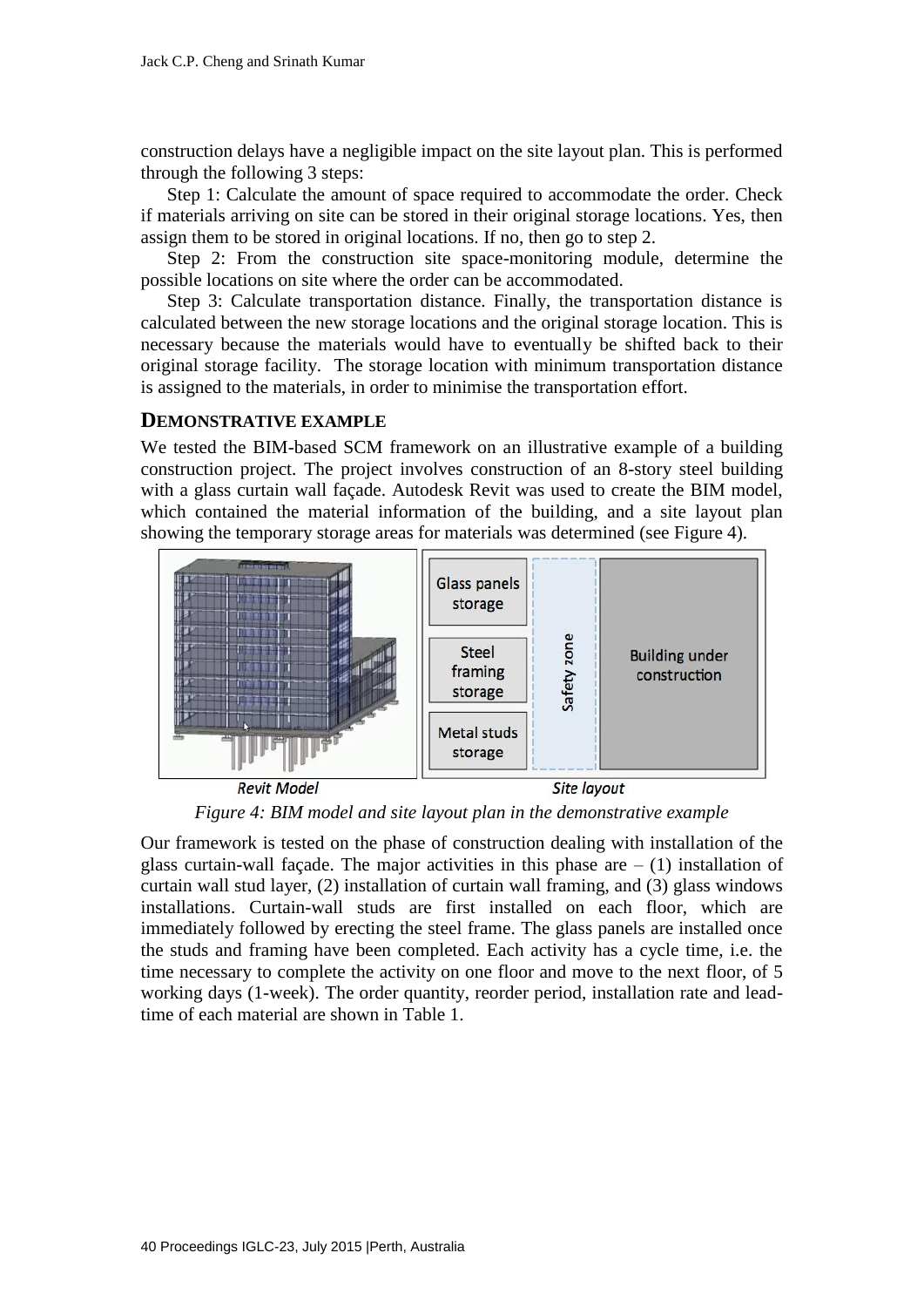| Tubic 1, maiorial brach information |                 |                             |                   |                  |               |  |  |  |  |
|-------------------------------------|-----------------|-----------------------------|-------------------|------------------|---------------|--|--|--|--|
| <b>Activity</b>                     | <b>Material</b> | <b>Installation</b><br>rate | Order<br>quantity | Reorder<br>point | Lead-<br>time |  |  |  |  |
| Curtain-wall stud<br>laver          | Metal studs     | 200 units/day               | 800 units         | 300 units        | 1 day         |  |  |  |  |
| Curtain-wall<br>framing             | Steel framing   | 100 units/day               | 400 units         | 250 units        | 2 days        |  |  |  |  |
| Curtain-wall panels                 | Glass panels    | 50 units/day                | 200 units         | 175 units        | 3 days        |  |  |  |  |

*Table 1: Material order information*

Each one of these materials would have to be provided with a storage area on-site, which is based upon their maximum inventory level and the available site space. It is determined that the storage areas of the metal studs, steel framing and glass panels can accommodate a maximum of 1000, 500 and 250 units, respectively. Upon reaching the third floor, it is realised that the studs on the second floor were not installed according to specification. As a result, it is ordered that the second floor studs be completely removed and installed correctly, causing a delay of 1-week in the schedule. As a consequence the depending activities would also have to be stalled by 1-week. During this stage of construction the on-site inventory levels for each of the materials is as shown in Table 2.

| <b>Material</b>  | On-site<br>storage<br>capacity | Current<br>inventory<br>amount | Quantity<br>delivered<br>in next<br>order | Order<br>status        | Inventory<br>after next<br>delivery | <b>Additional</b><br>storage<br>requirement |
|------------------|--------------------------------|--------------------------------|-------------------------------------------|------------------------|-------------------------------------|---------------------------------------------|
| Metal studs      | 1000<br>units                  | 200 units                      | 800 units                                 | Cannot be<br>postponed | 1000 units                          | None                                        |
| Steel<br>framing | 500 units                      | 200 units                      | 400 units                                 | Cannot be<br>postponed | 600 units                           | 400 units                                   |
| Glass<br>panels  | 250 units                      | 150 units                      | 200 units                                 | Cannot be<br>postponed | 350 units                           | 200 units                                   |

*Table 2: Material order and site inventory status*

Our system can foresee the material storage requirements of the project for the following weeks. It can be see that sufficient space to store the steel framing and glass panels would not be available, and as a result it would require material orders to be delayed. At this stage, the supplier coordination module is invoked to check the feasibility of postponing material orders. Since none of the orders could be postponed, the additional batches of materials would have to be accommodated in temporary storage locations on-site. The construction site space-monitoring module is then invoked to determine the feasible storage locations for the additional materials. Since the construction site does not have any additional on-site temporary storage locations, the materials delivered to the site would have to be stored within the built environment of the building. Thus, interior areas within the building can be planned in advance to accommodate the storage of additional materials.